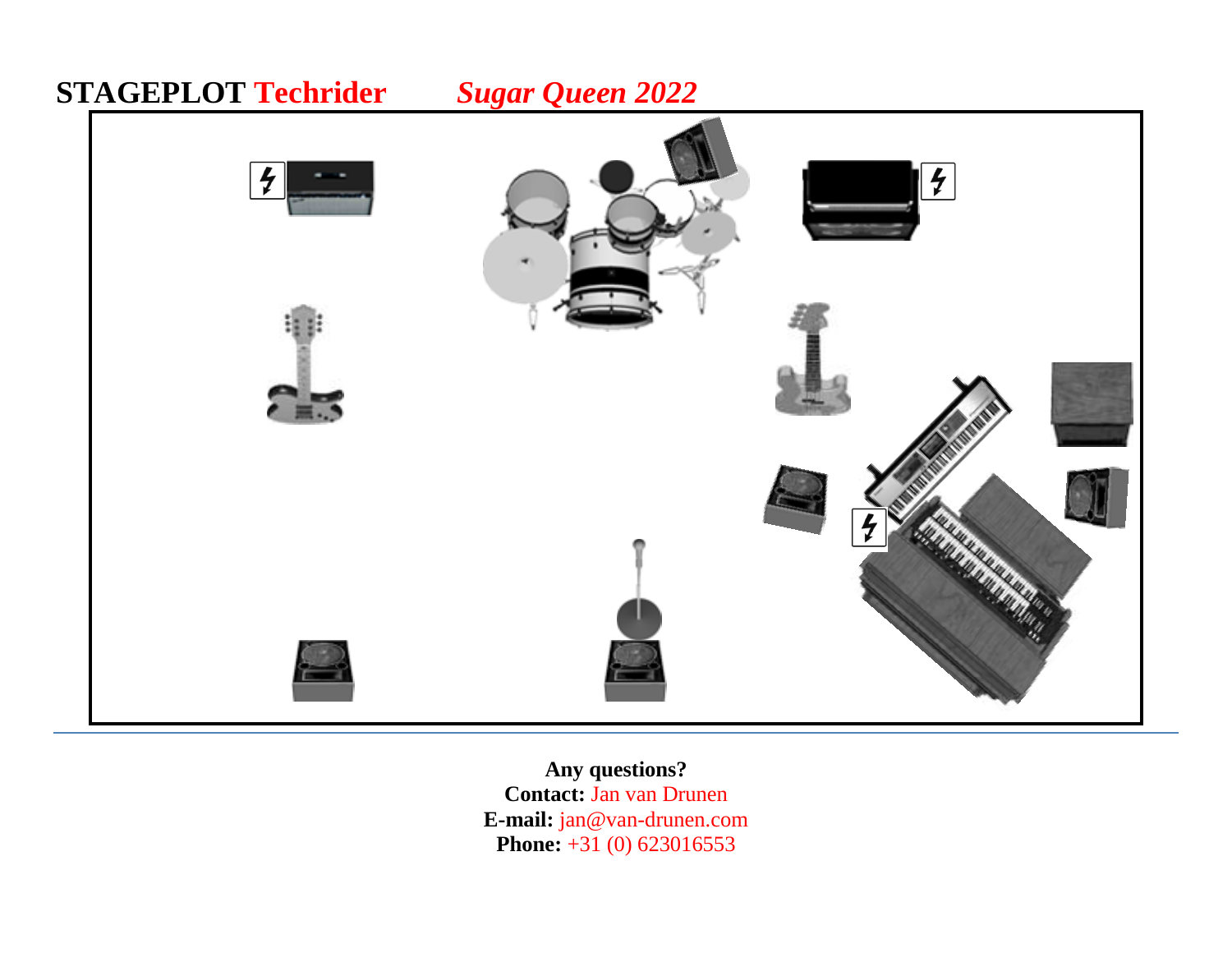# Backline Specs

# **Full PA with 4 Monitors: 4 separate wedges (4 groups)**

**VOCALS:** Microphone boom stand with microphone clip/adapter to fit AKG D7 Vocal Microphone (vocalist brings microphone) Prefers NO smoke machine.

**BASS:** Amp DI: 10" or 12" speakers. Ampeg, Markbass, Gallien&Krueger, Eden, or similar brand. No preference for valve or transistor.

**GUITAR:** Amp-mic: Fender Super Reverb 45 W 4x10 or a Fender 59 Bassman 45 W 4x10

### **KEYBOARD:**

Large stage/venue:

- **-Hammond C/B3 with 122 Tube Leslie**
- **- Roland RD2000 stagepiano at a separate stand**

#### Small stage/venue:

- **- Roland VK8 (or similar) with Leslie speaker**
- **- Roland RD2000 (or similar) on a double stand**

# Drums:

 **All alternatives in this rider appear in the drummer's order of preference Preferred drum brand:**

Any Ludwig, DW, Sonor, Mapex, Gretsch, Yamaha or Tama

# **Drum sizes:**

22" or 20" bass drum

12" 13" or 10" rack tom (on snare stand)

16" or 14" floor tom (on legs)